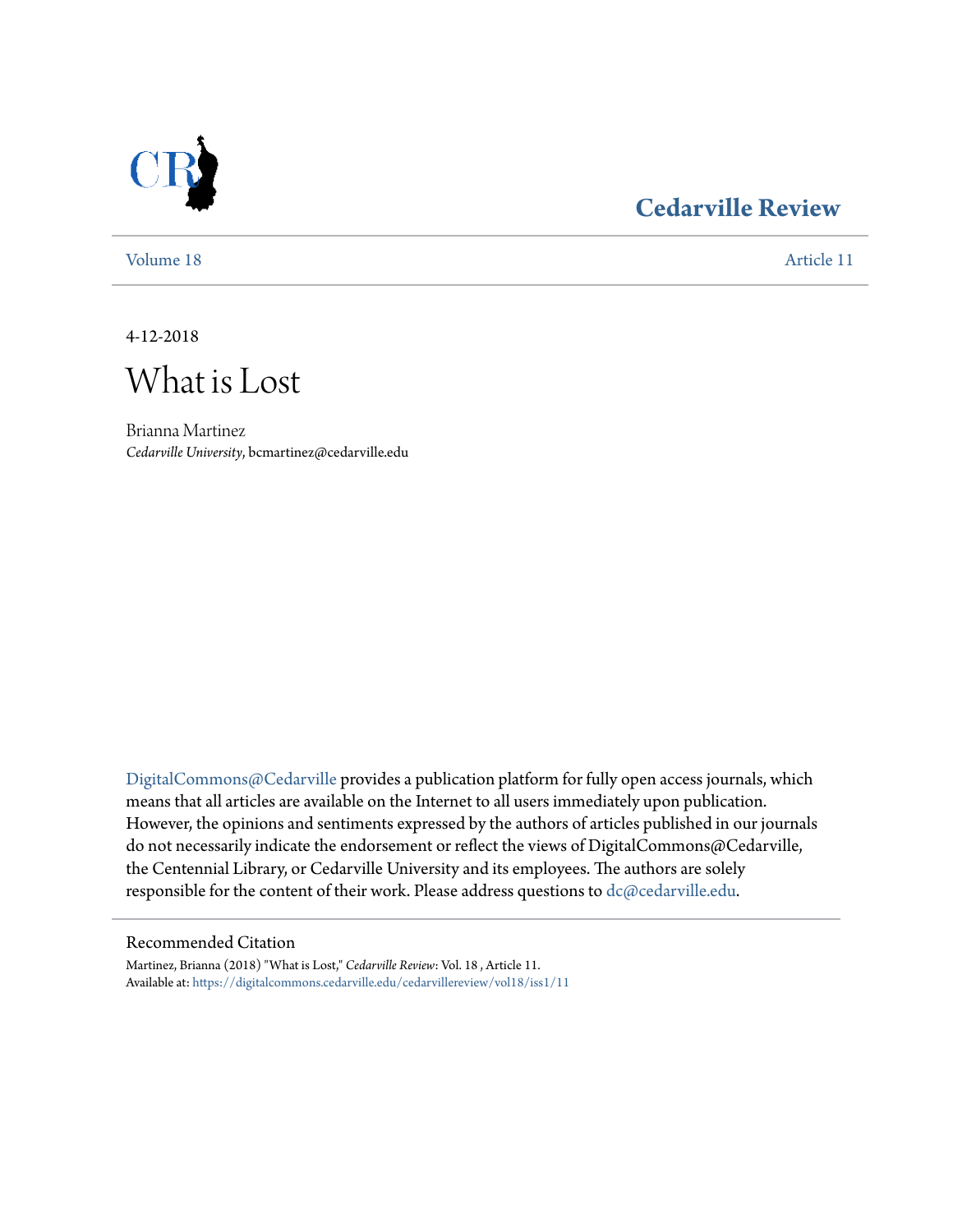## What is Lost

Browse the contents of [this issue](https://digitalcommons.cedarville.edu/cedarvillereview/vol18/iss1) of *Cedarville Review*.

Please see the Editors' Foreword - [A Christian Response to Art and Literature: A Very Short Guide to Images](http://digitalcommons.cedarville.edu/cedarvillereview/vol18/iss1/1/) [and Texts](http://digitalcommons.cedarville.edu/cedarvillereview/vol18/iss1/1/)

**Description (Optional)** My thoughts on being lost and losing.

# Creative Commons License<br> **COOSO**

This work is licensed under a [Creative Commons Attribution-Noncommercial-No Derivative Works 4.0](http://creativecommons.org/licenses/by-nc-nd/4.0/) [License.](http://creativecommons.org/licenses/by-nc-nd/4.0/)

### **About the Contributor (Optional)**

Lover of Jesus, coffee, traveling, and ultimate frisbee.

Follow this and additional works at: [https://digitalcommons.cedarville.edu/cedarvillereview](https://digitalcommons.cedarville.edu/cedarvillereview?utm_source=digitalcommons.cedarville.edu%2Fcedarvillereview%2Fvol18%2Fiss1%2F11&utm_medium=PDF&utm_campaign=PDFCoverPages)



Part of the [Nonfiction Commons](http://network.bepress.com/hgg/discipline/1152?utm_source=digitalcommons.cedarville.edu%2Fcedarvillereview%2Fvol18%2Fiss1%2F11&utm_medium=PDF&utm_campaign=PDFCoverPages)

This essay is available in Cedarville Review: [https://digitalcommons.cedarville.edu/cedarvillereview/vol18/iss1/11](https://digitalcommons.cedarville.edu/cedarvillereview/vol18/iss1/11?utm_source=digitalcommons.cedarville.edu%2Fcedarvillereview%2Fvol18%2Fiss1%2F11&utm_medium=PDF&utm_campaign=PDFCoverPages)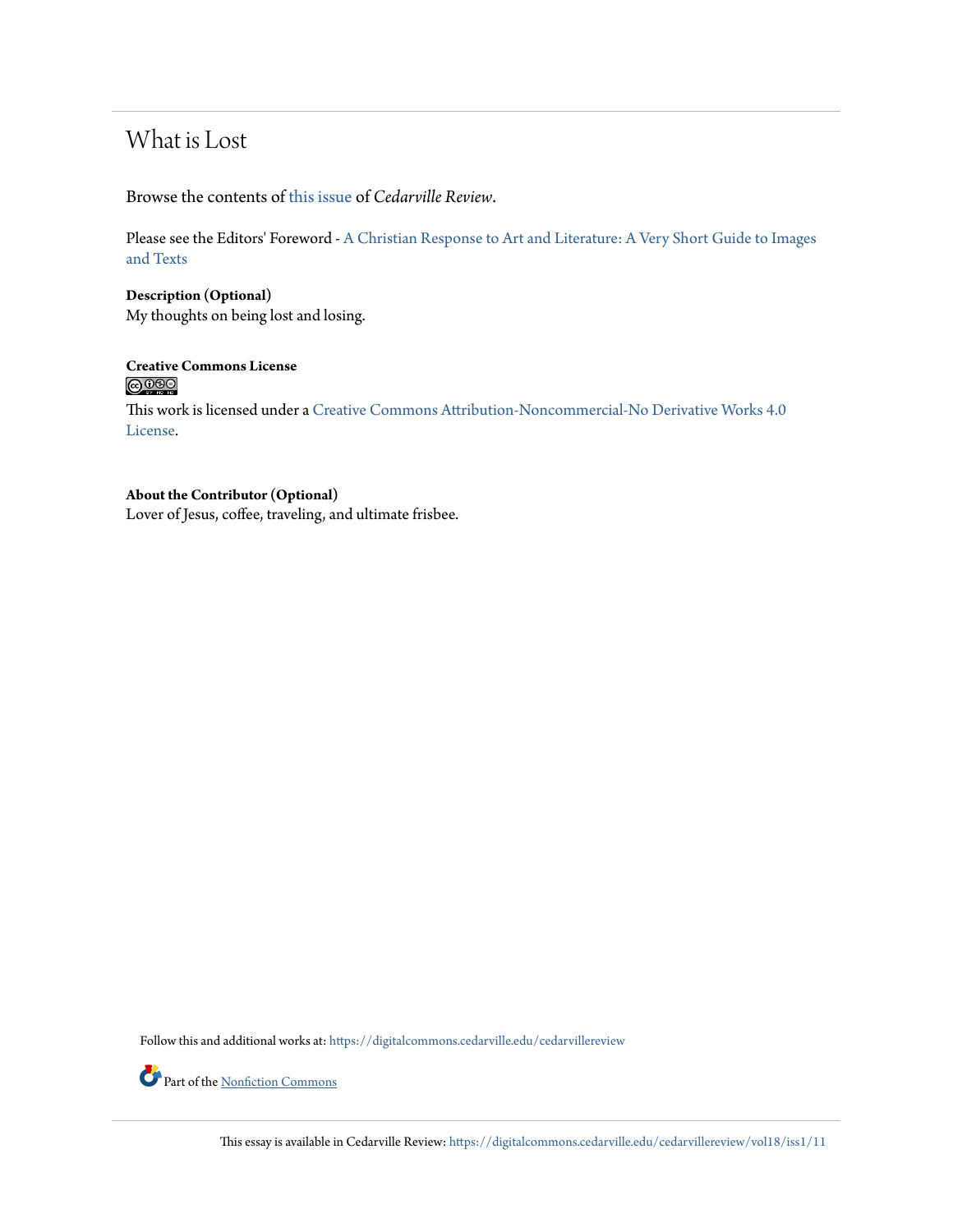# *Nonfiction by Brianna Martinez* WHAT IS LOST

Historians believe the compass was invented around 250 BC when the Han Dynasty ruled China. Before that, people generally relied on the direction of the sun. The first compasses were made of lodestone, a naturally magnetized ore of iron. Most of the early compass designs were magnetized needles attached to a piece of wood or cork that floated freely in a dish of water. Later, compasses were made of iron needles, magnetized by striking them with a lodestone. In the early 20th century, the liquid-filled magnetic compass replaced all other compass types in economically developed countries.

Now compasses are composed of steel and cobalt needles, with plastic or steel for the outer compass, clearly etched in silver on its top and bottom and each side the initials N, S, E, W. Most compasses also mark the combination of directions located between any two perpendicular tick marks: Northwest, Southeast, Northeast, Southwest. Whenever the tinny, magnetic needle rotates and points North, travelers reorient themselves and hopefully find out where they're supposed to be going.

Compasses have always been used to gain a sense of direction. While first used to locate places on land, decades after its invention people began using compasses for navigation on the vast blue ocean. Now compasses are made specifically for individual occupations: thumb compasses are used by mountain climbers, gyrocompasses direct ships towards "true North," the Qibla compass guides Muslims' prayers towards Mecca.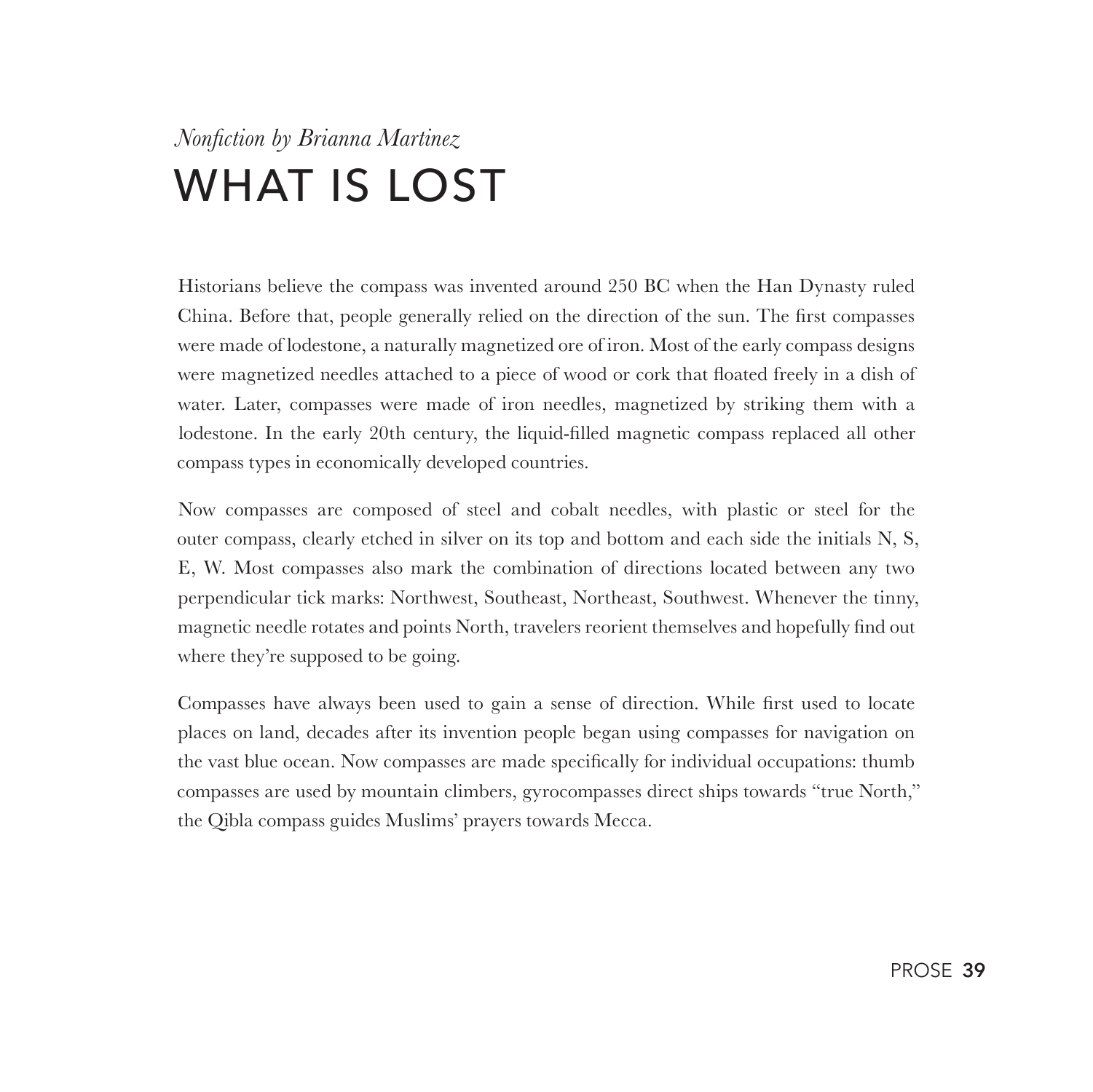Despite the hundreds of thousands of people who own the palm-size compasses, and the fact that now every iPhone user has access to one with the tap of a finger, around 2,000 people still get lost in the woods each year. Many of them are children who wandered off, found hours later by neighborhood search parties; others are hikers found as deteriorating remnants of torn flannel or bone or frozen under avalanches of snow, never to be seen by human eyes again. Psychologist Paul Dudchenko claims that every person has an innate sense of direction, or an inner compass. And yet, people continue to get lost, to lose themselves. Getting lost seems inevitable.

I've been lost in emotion, books, the tenth aisle of my local Wagoner's grocery store when I was five years old. In middle school, I "lost" one of my friend's t-shirts so I could keep it for myself. If I had a penny for every time I lost one, I'd no longer have an empty bank account and I could actually buy that pack of peppermint Extra brand gum I have to be chewing constantly. I could not even begin to count the number of instances where I've lost track of time. I've lost sleep over the fact that I don't know where my future is going, and I don't know where I will end up this side of eternity. My senior year of track and field I lost the 300 meter hurdle race when I barely nicked the last hurdle and fell hard on the bumpy black rubber in shamed defeat. Last year I lost control of my brother's old black Alero and spun sideways into a deep snowbank. Sometimes I lose my appetite.

#### **40** THE CEDARVILLE REVIEW